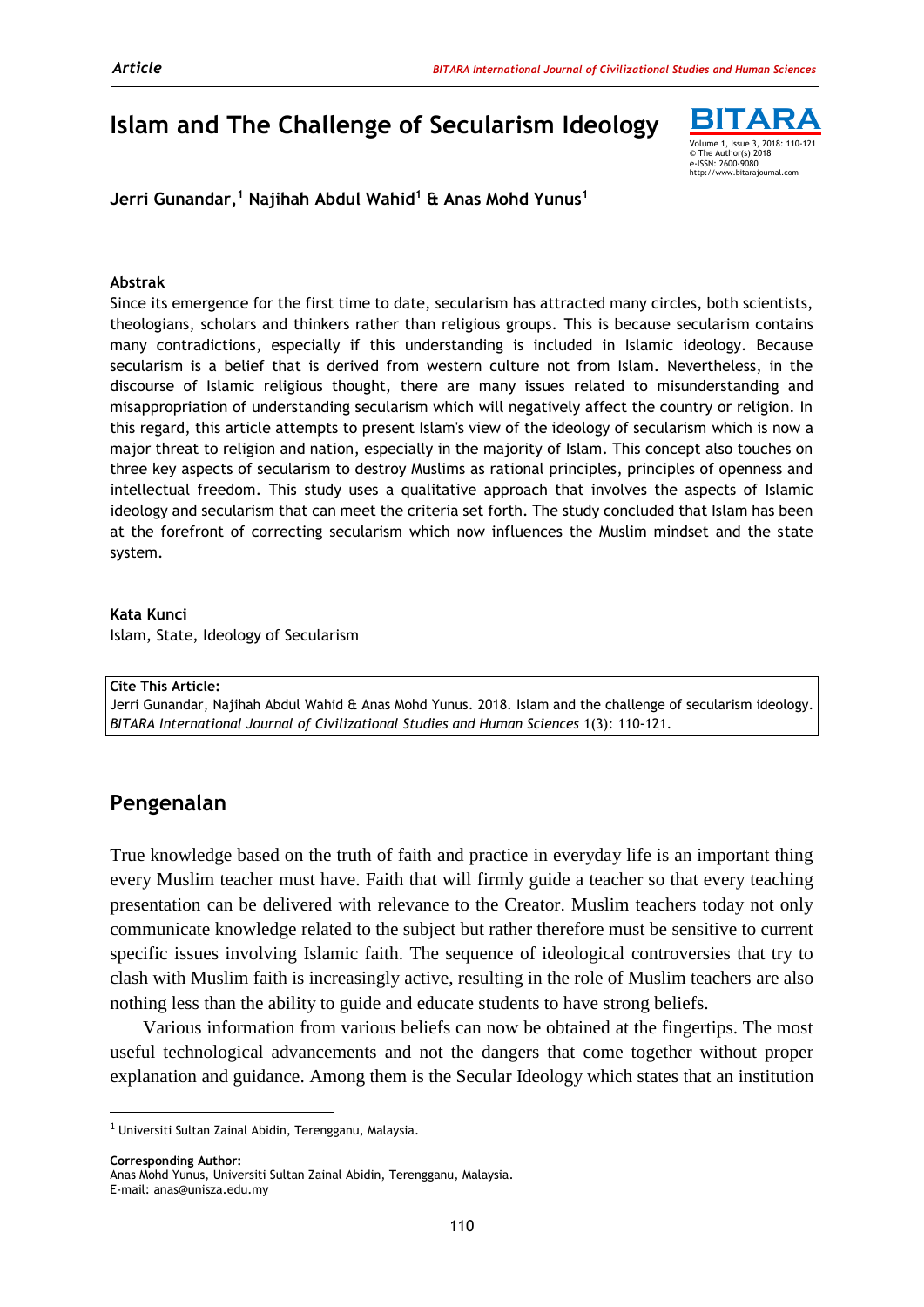or state agency must stand apart from religion or belief. Likewise, the flow that lies behind the name of religion such as Secular Islam will cause confusion among Muslims especially students who are new to knowledge today. Therefore, Muslim teachers are responsible for playing the role of educators within the scope of educational institutions. Although the challenge is enormous, but by providing a clear and accurate understanding, students will be spared from the elements that shake the creed while preserving the holiness of Islam.

# **Sekularisme Understanding**

The secular word is derived from the Latin word for seculum meaning "time" because it is secular means "oriented to the present." Secularism is a doctrine, spirit, or consciousness that upholds the present principle of the ideas, attitudes, beliefs, and interests of the individual who gets His momentum in the middle ages when the emergence of scientific and technological discoveries that cornered the Catholic church and sparked the rise of a reformist church led by Martin Luter (Rasyidi 1972).

Secularism in His characteristic as it isin the West is the formulation of ideas which affirms that between religion and state are two distinct and separate entities (Rasyidi, 1972: 16). This notion is based on the recognition that Religion is a belief held by men albeit in a different light. People may be different about religion but they can be citizens of a common country, and they can be like this more comfortably if the state does not interfere in religious affairs. Therefore, secularism is not merely a political concept, but also a philosophy of life and its goal is progress in human life in this world, regardless of religion, stream, or color of one's skin (Haidar 1988). While secularization is the transformation of a person, institution, or spiritual things into the world. This draws attention in part because of the false assumption that matter gives more fulfillment of life, dignity and prestige than to be an idealist as it is in religious doctrines (Ilyas & Farit 1996).

As a social process that occurs under one's control, secularization seeks to overthrow the war of religious authority in human life. Therefore, a society becomes secular when religion is marginalized in the lives of individuals and communities. In this connection, secularists are people who believe that social issues must be free of all religious and dogmatic rules (Ilyas & Farit 1996).

So in general secularism is the idea that religion does not deal with the problem to the world that is the political and socio-cultural issues. Religion is quite wrestling with religious rituals. By basing ethical standards and behavior on the references of present life and social welfare without reference to religion. On the basis of that Islam is opposed to secularization because Islam has no potential at all the process of secularization. This statement is supported by Islamic scholars who incorporated in it theologians, mufassirin, muhadditsin, philosophers of Islam, historians and others, although they tend to focus on certain areas in the study of Islamic religion (Harun 1975).

The role of ijtihad as the principle of Islamic movement must be realized in implementing, describe and correlate the teachings of Islam that is aqidah and morals with new problems as a consequence of acculturation and modernization that go forward in accordance with the times. The group affected by socio-political change is a new generation of intellectuals, professionals, writers, and scholars. His adherence to Islam did not prevent him from respecting the principles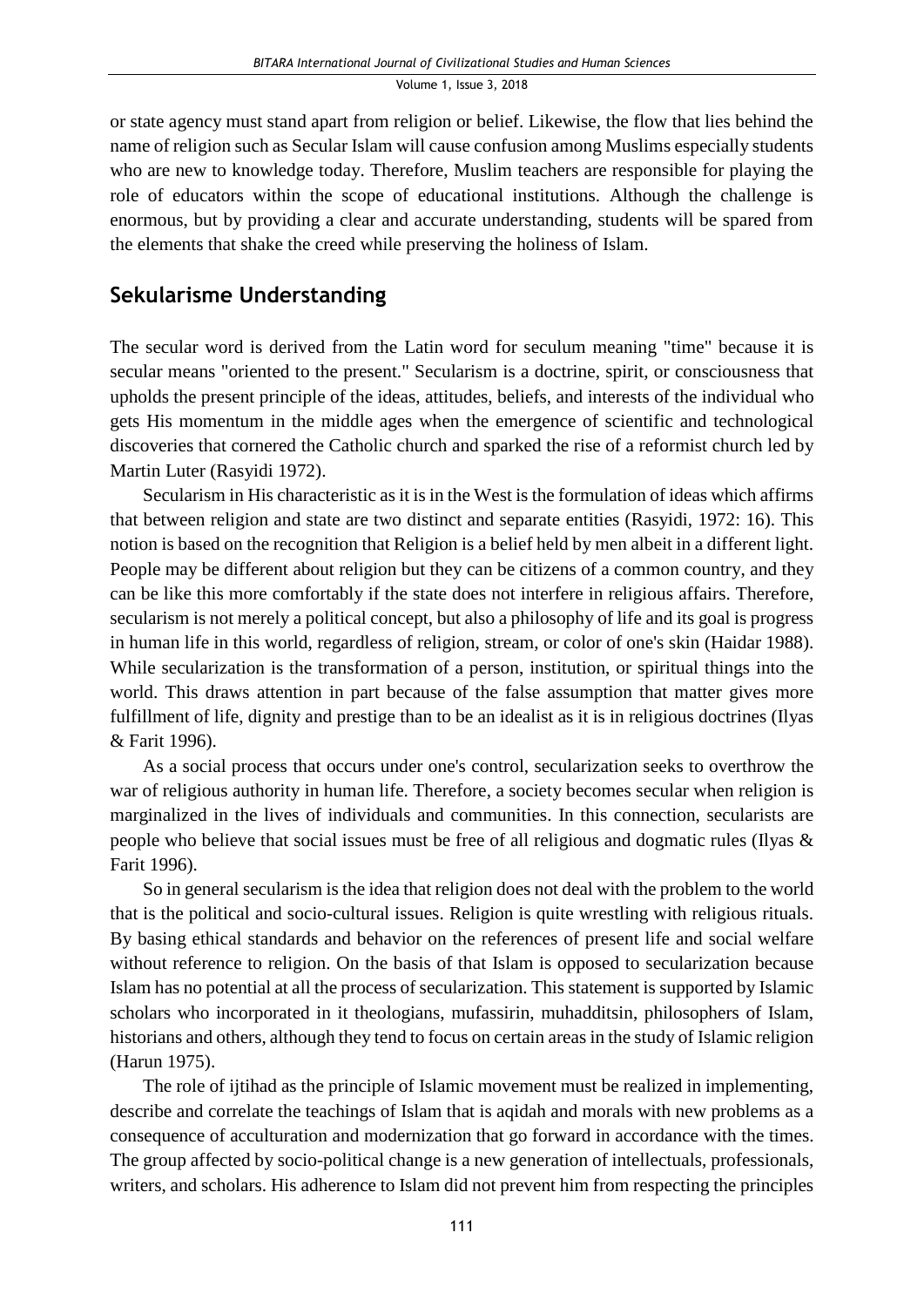of technological progress and political liberalism. The people who behave thus are Jamaluddin Al-Afghani and friends. They want to help open the way for acceptance of Western liberal ideas such as parliamentary government, constitutionalism, civil liberties and intellectual pluralism, although it must be filtered and synchronized with the basic principles of Islam.

As noted in history, Muslim intellectual elites have repeatedly shown their capacity to actualize or express on many fronts as long as it does not violate the basic tenets of Islam. Fazlur Rahman (1985) said that secularism in Islam is the acceptance of law and social institutions as well as politics other than Islam in public life. Therefore, the fall of modernism into secularism is far worse than the deviation of Christian theology in medieval times because it destroys the universal value that the western society shows. The western lifestyle is positively, pragmatically materialistic and hedonist by denying things that are metaphysical, abstract, divinity (Nurcholis 1992).

Secularism is recorded in the history of Islam when the thought of Islam is hampered which is marked by the failure of Islamic laws to give dynamics in guarding the changes that occur as a consequence according to the times. This makes the gulf between religion and worldly affairs. In this connection, of course, western people choose the world or secular with implications of its implications while the people of religious background, especially Islam automatically choose religion as the view of his life (rule of low and way of life). A concrete example in this case is Ottoman Turkish secularism with Kemal Attaturk as their president, Fazlur Rahman (1985). Thus secularism becomes fertile in the development of Islam and even its generation tends to be anarchic and inhumane, justifies any means to fulfill its lust.

From the above description it can be understood that the idea of secularism originally emerged from Europe that was driven by its philosophy of positivism, existentialism, pragmatism and phenomenology which is the root of ancient Greek philosophy which they interpret as a method of investigation in the development of science and technology with all its application. Although among them tends to believe in God and God is not conceptualized as atheism, but the god is not reachable by reason and God does not affect human behavior. Hence secularism in practice only tends to the problems of the reality of the life of the world and puts aside the question of spiritual spirituality and the afterlife which is part of religious doctrine.

## **Islam and Challenges of Secularism**

Syed Naquib al-Attas in his book Islam and Secularism analyses some components of secularism, which form the essential characteristics of modernity. He mentions that secularism disenchants nature, desacralizes politics, and deconsecrates values. The disenchantment of nature implies the freeing of nature from its religious overtones. This involves the dispelling of God from the natural world, separating it from God, so that man may no longer regard nature as Divine entity, which allows man to act freely upon nature, to make use of it according to his needs and plans, al-Attas (1993). Meanwhile, desacralization of politics implies the abolition of sacral legitimization of political power and authority. This involves political modernization as the transformation of the political order from the traditional and religious to a secular authority free from religious control, al-Attas (1993). Deconsecrating of values, according to al-Attas, means the religious values in cultures and value systems are relative and not fixed. As such, it is open to future change. Thus, man is free to create the change and immerse himself in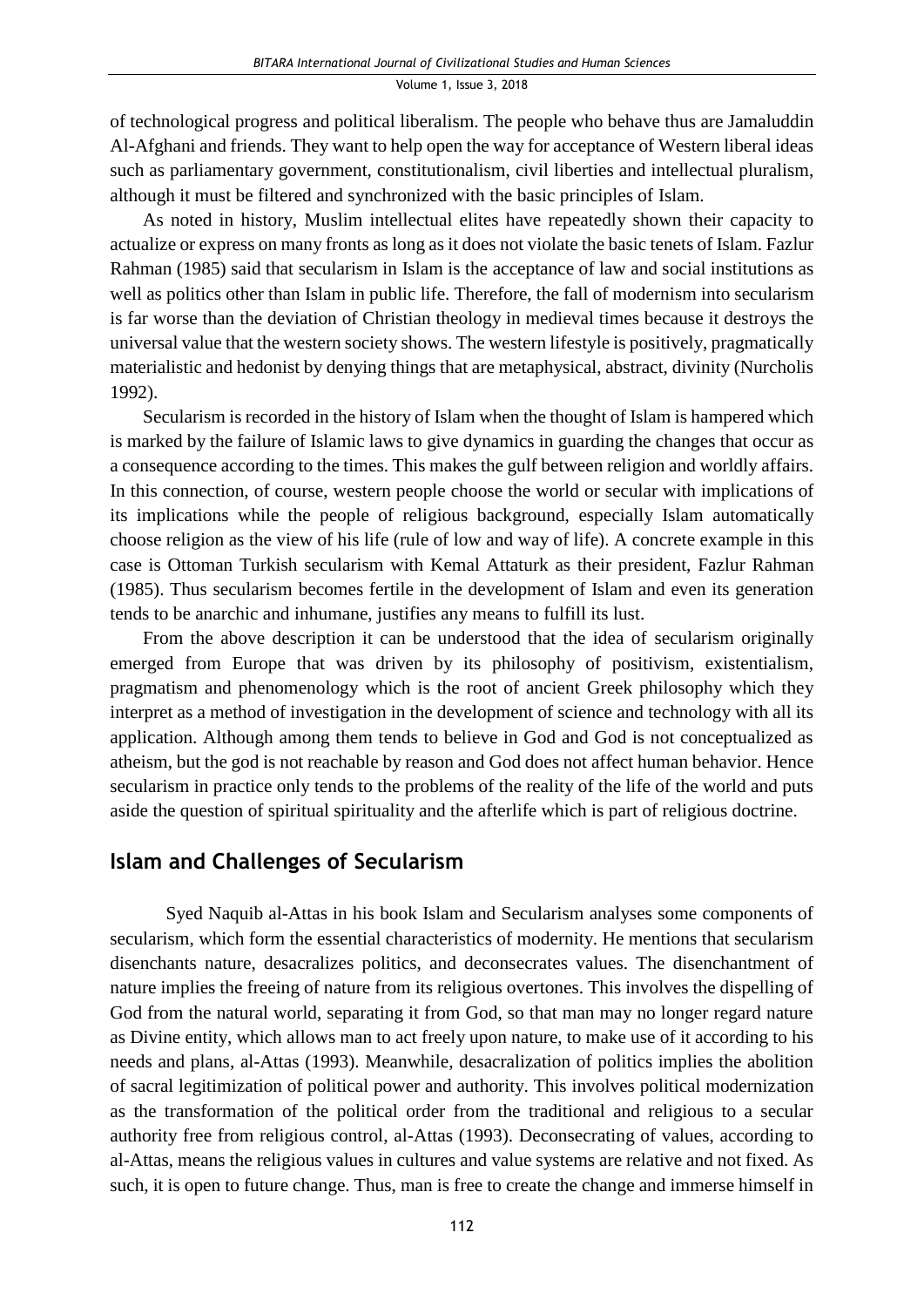the evolutionary process. From the Islamic perspective, this is wrong because Islam has already fixed its value system or morality, which will not change throughout ages. For example, *zina*  (adultery) was forbidden 1400 years ago and will always be forbidden until the Day of Judgment. Whereas in the West, fornication was taboo a few hundred years back when Christianity was strong, but now, the values have changed due to secularism, and it has been accepted as all right. The implication of these interpretations is the disappearance of religious interpretations concerning the purpose of life. More activities of life are secularized, and men involved in any organization determine their roles rationally, which allow small scope for religious predilections. All practical purposes of secular society, therefore, attach little importance to religion. The religious consciousness of individuals in secular society is also greatly diminished, and religion has become extremely limited to a very narrow sphere of life, and it must not intrude in the running of the state.

Secularism implies that divine guidance, worship of god, and obedience to him should be confined to the personal life of man and all other affairs in this world should be determined by his own wishes and convenience. In such matters, it is irrelevant to think of what god may have commanded, what his guidance consists of and what the divine Books may lay down. This attitude developed into a system of life and then became the foundation of modern civilization. The system of life built upon the foundation of this belief seeks to disassociate from the influence of God and religion all aspects of man's life, such as the educational, political, economic, and socio-cultural realms to name a few. The regulation of such matters is devoid of God's guidance and commandments, and instead it is based on man's knowledge and reasoning. The acceptance of a system formulated by man means a preference of the human's limited knowledge and experience over Divine guidance. For the Muslim society, the acceptance of secularism means the rejection of Islam as a way of life and the abandonment of *Shari'ah*  (Muhammad Imara 1989).

Since secularism gives much emphasis on worldly matters, it brings the downfall of the religious institution, which leads to make the society rational, materialistic, individualistic, and utilitarian. The goal of the secular society is to achieve happiness in the worldly life only; thus, it does not tie in with the practice of religion. This can lead the society to have chaotic social problems. The following discussion will look into the impact of secularism on some aspects of man's life, particularly from the Islamic point of view.

## **Negative Impact of Secularism Understanding**

The idea of secularization by Harvey Cox, as quoted by Adnin Armas is strongly supported by the teachings of the Bible, M. Syukri Ismail (2007). According to him, there are three important components in the Bible that form the basic framework of secularization; (1) the abolition of Islamic education, emptying of Islamic and religious values where knowledge is only knowledge is gained through certain methods like the experimental method, experience, rational thinking, and the scientific method; (2) the desacralization of politics, in the removal of spiritual and religious elements from politics, and as a consequence of the two previous doctrines (3) the deconsecration of values, namely relativize all human values, so that the truth is absolute, all relative. The description of the three characteristics and their implications for society is as follows: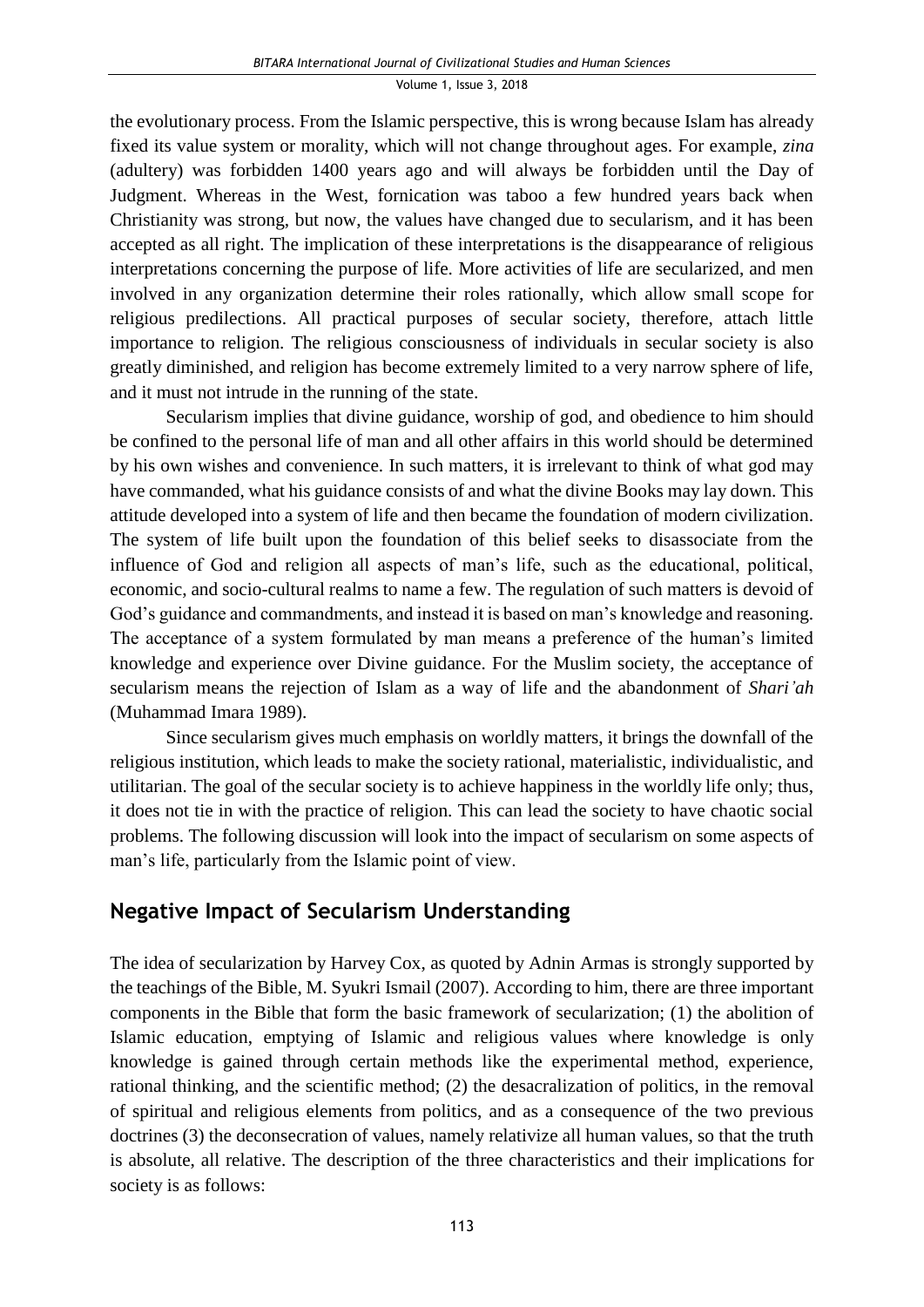### **Educational Aspect**

Education is one of the most important cornerstones of all human societies. The impact of secularism on educational systems is considered serious and dangerous since it is directly responsible for the intellectual quality of human beings. Under the impact of secularism, the importance of God is eliminated almost completely from public education; thus, it is not essential to the end or purpose of education. The common implication of such elimination is either God has no place of reference in education, or it is strictly a matter of private concern. In either case, it gives rise to a tendency to give religion a low priority in private life; or worse, to engender young people with no sense of responsibility to God. Such secular system of education has failed to inspire the new generation with moral and religious values; thus, led the society to an immoral and irreligious life.

In a secular system of education, knowledge is gained through certain methods like the experimental method, experience, rational thinking, and the scientific method. Scientism is one of the intellectual challenges posed by secularism. Scientism is the belief that science, especially natural science, is the most valuable part of human learning, and the scientific method is the only reliable and valid way of acquiring knowledge, Tom Sorell (1991). Thus, scientism adopts an absolute perspective on reality, where it assumes that only scientific knowledge is capable of providing an accurate description of reality, and the truth. Scientism rejects other sources of knowledge, such as Divine revelation, religious experience and inner intuition, and it avoids dealing with the metaphysical, philosophical, and religious knowledge, as the truths they proclaim cannot be discovered and rationalized by the scientific method. Signs of scientism could be found in writings as early as the seventeenth century. Scientism became the dominant ideology in the eighteenth century with the triumph of the Newtonian description of the universe. This description posed a serious challenge to religion because it professed to describe universal laws that govern the cosmos solely by scientific methods, such as through mathematical principles. The religious claims that the heavenly bodies obeyed the Will of God became unpopular with the rise of the Newtonian description of the universe. By the beginning of the nineteenth century, science was far more popular than religion. Writings on scientism became far more prevalent after the nineteenth century with the rise of scientific positivism, an ideology that was originated by Auguste Comte. Comte saw the scientific method as an absolute method of acquiring knowledge and truth, and worthy of replacing the theological and metaphysical approaches. In this sense, Comte attempted to eliminate transcendent reality from the human consciousness in his declaration that all questions that cannot be answered by the sciences of the phenomena as illegitimate. Scientism clearly contributed to the loss of transcendental consciousness, and its development undermined the religious foundations of faith. The religious metaphysical elements that pointed toward the existence of a transcendent reality could not be reconciled with the immanent methods of scientism.

Another secular ideology emerging from the principle of secularism is scientific materialism. Scientific materialism does not differ much, in practice, from the principles of scientism. It is the belief that only objects and phenomena which can be observed and measured through scientific methods are real. Thus, scientific materialism accepts only one reality; that is the physical, empirical, and material universe. It sees all the claims of the religious and spiritual traditions of humanity throughout the ages as false. Scientific materialism has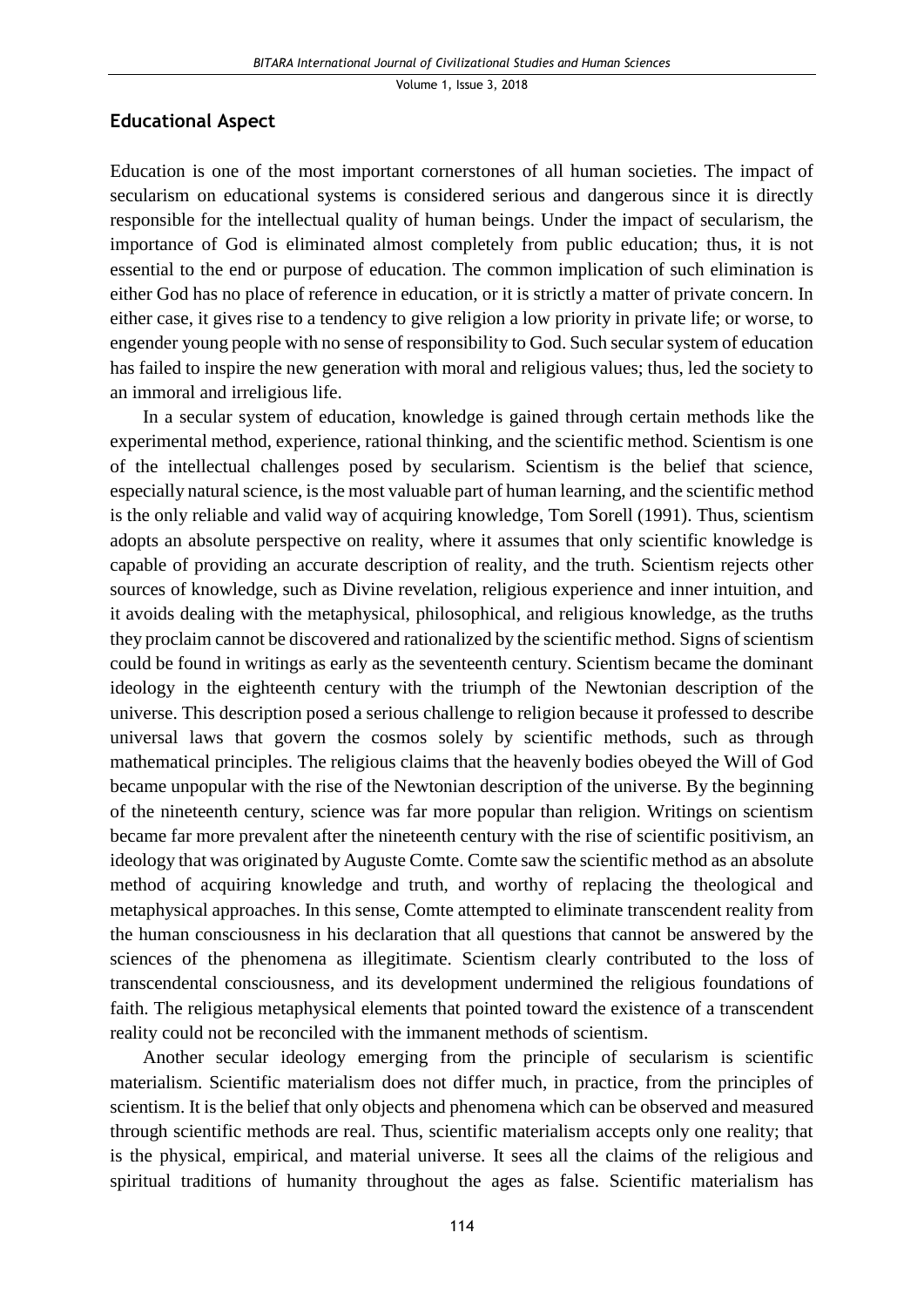considerable effects on the way a person would shape his life. For example, a believer in scientific materialism would believe and act only on that which is in line with scientific conclusions.

In its early stage, one of the materialistic philosophies that emerged in the late nineteenth and early twentieth century from this belief was Charles Darwin's (1809- 1882) theory of Evolution, Osman Bakar (1987). The publication of Darwin's works on evolution demonstrated the possibility that living organisms could be accounted for on a material basis without any need to refer to a supernatural source and creator. For Darwin, man is a part and product of the natural world. In his Theory of Evolution, he claims that all living things have evolved by natural processes from pre-existing forms. The appearance of various species and the historical development of the universe are solely the result of a gradual evolution from within the spacetemporal material matrix, which existed at the origin of the physical cosmos without the intrusion of any transcendental causes, John Murray (1959). This displaces the traditional belief that species are designed by a wise and benevolent God.

The conception of knowledge in secular education has lost its true purpose by being unjustly conceived. Its formulation of vision and reality is not based on revealed and religious belief, but rather upon cultural tradition reinforced by strictly philosophical premises based upon speculations, al-Attas (1992). As such, this knowledge projects that secular life, centered upon man and his intellectual capacity, is alone able to unravel the mysteries of his environment and existence. Consequently, man's life will accordingly be guided by such limited knowledge as acquired by his intellectual faculties.

In secularism, worldly sciences are exploited to produce a mechanistic and materialistic human being without the aspects of humanity and spirituality. However, from the religious point of view, these sciences should be used to achieve a firm knowledge of God and to strive for spiritual perfection. The science of cosmology, for instance, maybe viewed as a sort of contemplation or remembrance of God. Furthermore, the objective of seeking knowledge in a secular education is simply to cultivate certain abilities of men, which will enable them to develop their country as well as to improve their standard of living. This is basically a worldly purpose alone and is devoid of any spiritual element. As such, one can achieve success in his life, and at the same time, be an alcoholic, adulterer and atheist; and may commit any immoral act without consequence. Meanwhile, religious education gives emphasis on the teaching of *adab* or virtue because human action is accountable on the Day of Judgment. From an Islamic perspective, seeking knowledge is considered as an act of *ibadah* (religious ritual) and should be done for the sake of getting blessings from God. It should also be gained and used for a better life in this world as well as in the hereafter. That is why knowledge in Islam has been classified into two kinds. The first kind is acquired knowledge, which includes all natural and social sciences, such as physics, chemistry, biology, astronomy, psychology, politics, economics, etc. The second kind of knowledge is revealed knowledge (God-given knowledge) and religious sciences, which include knowledge about belief, Divine injunctions, proper conduct, etc. Revealed knowledge should be the utmost priority for any individual in the quest of knowledge since it would serve as the foundation or basis for one's thoughts or worldview. The secular system of education only concentrates on acquired knowledge and concerns this world alone. The result is that man is no longer concerned about who he is, where he comes from, what is the purpose of his existence, who is his God and so on. Consequently, this system produces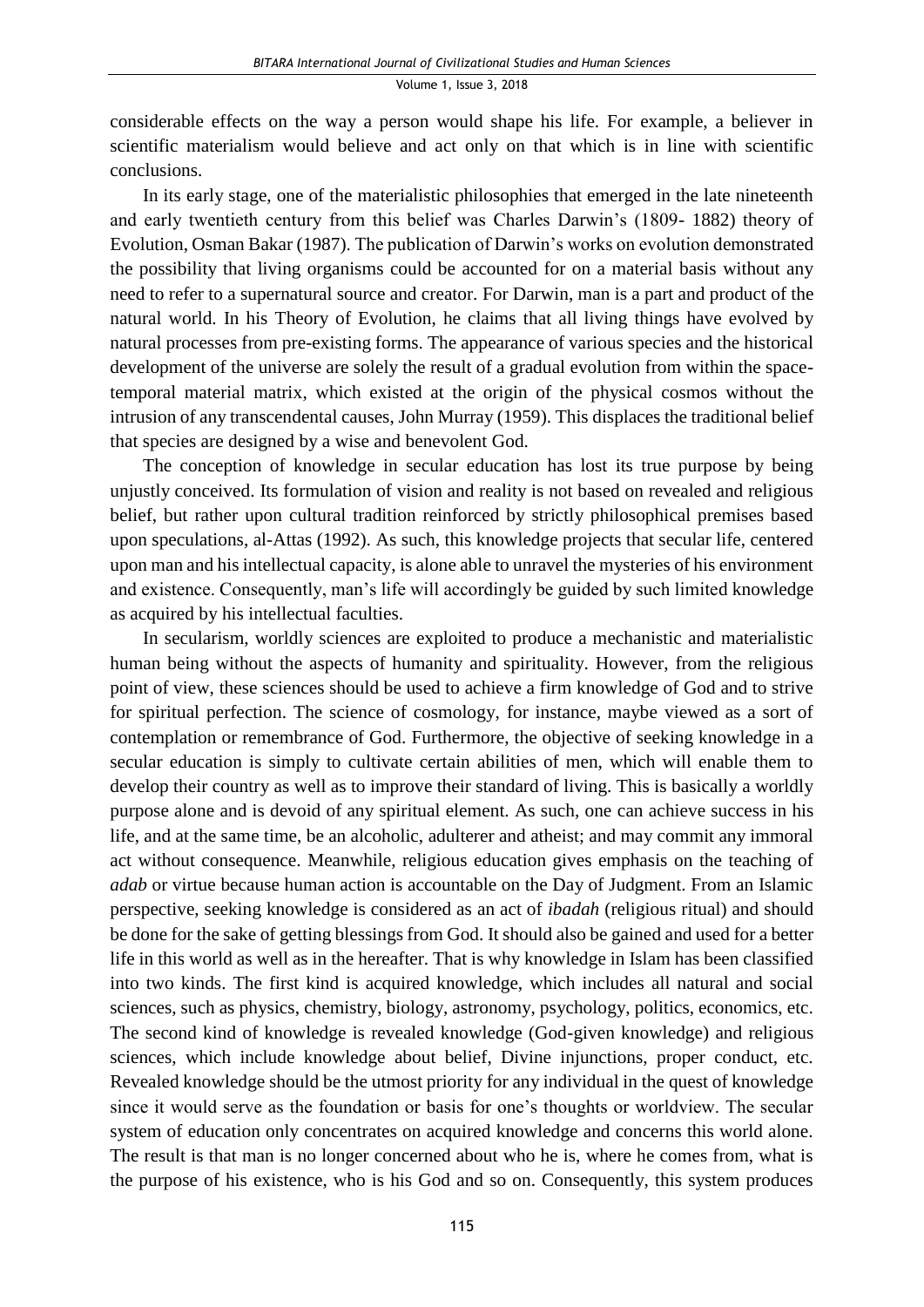doctors, engineers, architects, economists, scientists, and politicians who lack religious foundation. How could we then expect these people to govern and administer the world in accordance with God's will?

In Muslim countries, the significance of religious education has diminished with the establishment of secular schools. One of the main characteristics of a Muslim secular outlook of education is its influence from modern Western rationalism and scientific developments. There is no doubt that Islam, in general, is compatible with reason and science, but some Muslim modernists have gone further by over emphasizing on the role of reason and science in Islam. For example, a scholar of the Indian subcontinent, Sayyid Ahmad Khan (1817-1898) laid down what he termed the criterion of 'Conformity to Nature to judge the contents of systems of belief and concluded that Islam justified itself on this principle.35 Being influenced strongly by nineteenth century Western rationalism and natural philosophy, he argued that Islam was the religion of reason and nature. The Qur'an must be interpreted in accordance with reason and nature, and the legal and moral code must be based on nature. Nature has been declared as a close-knit system of causes and effects, which allow no supernatural intervention. In this regard, Sayyid Ahmad Khan (1964) implies that there is nothing which transcended the world of nature, and that man is the judge of all things. Clearly, he was influenced by a kind of deism, which was fashionable among the nineteenth century scientific circles of the West (Fazlur 1985).

In order to assert the autonomy of nature and natural laws, Sayyid Ahmad Khan not only denied the miracles, angels, and jinn, but also the bodily resurrection, the Day of Judgment, Heaven and Hell, all of which, he insisted, must be rejected on principle. His secular view was also observable on the socio-cultural and political domain. In this sphere, he undertook the reformation of Muslim society in India by publishing a journal, *Tahdhib al-Akhlaq*, in which he discussed the prevailing customs and social habits of the Muslims from a rationalistic and utilitarian viewpoint. In intellectual terms, he attempted to integrate Western and Islamic thought because he believed that a Muslim's adjustment to the modern intellectual realities was absolutely essential. Therefore, he introduced among Muslims the Western educational system in order to transform their mentality and to enable them to enter government services. His Aligarh University, modeled on Cambridge University, aimed at the liberation of ideas and the inculcation of a scientific worldview and a pragmatic approach to politics. It gave a new direction to Muslims, politically and culturally. His visit to England was intended to study the culture and institutions of Europe for the progress and betterment of India, Siddiqi Aslam (1981). It, however, strongly influenced him.

From the nineteenth century onward, the Muslim world experienced a dual system of education namely, religious and modern secular education. Religious education was normally available and aimed specifically for religious purposes; for example, learning Arabic and memorizing the Qur'an. The syllabus of modern knowledge was almost completely neglected. Meanwhile, modern secular education only emphasized modern knowledge following the Western educational philosophy with no emphasis on religion. This new kind of education represented an important factor in the introduction of secularism, Sayyed Hossein (1981). The implication of a dual system of education in Muslim societies resulted in a division of schools of thought into two major categories: the traditionalists and the secular-liberal intellectuals. The traditionalists are the product of the traditional system of education, well versed with traditional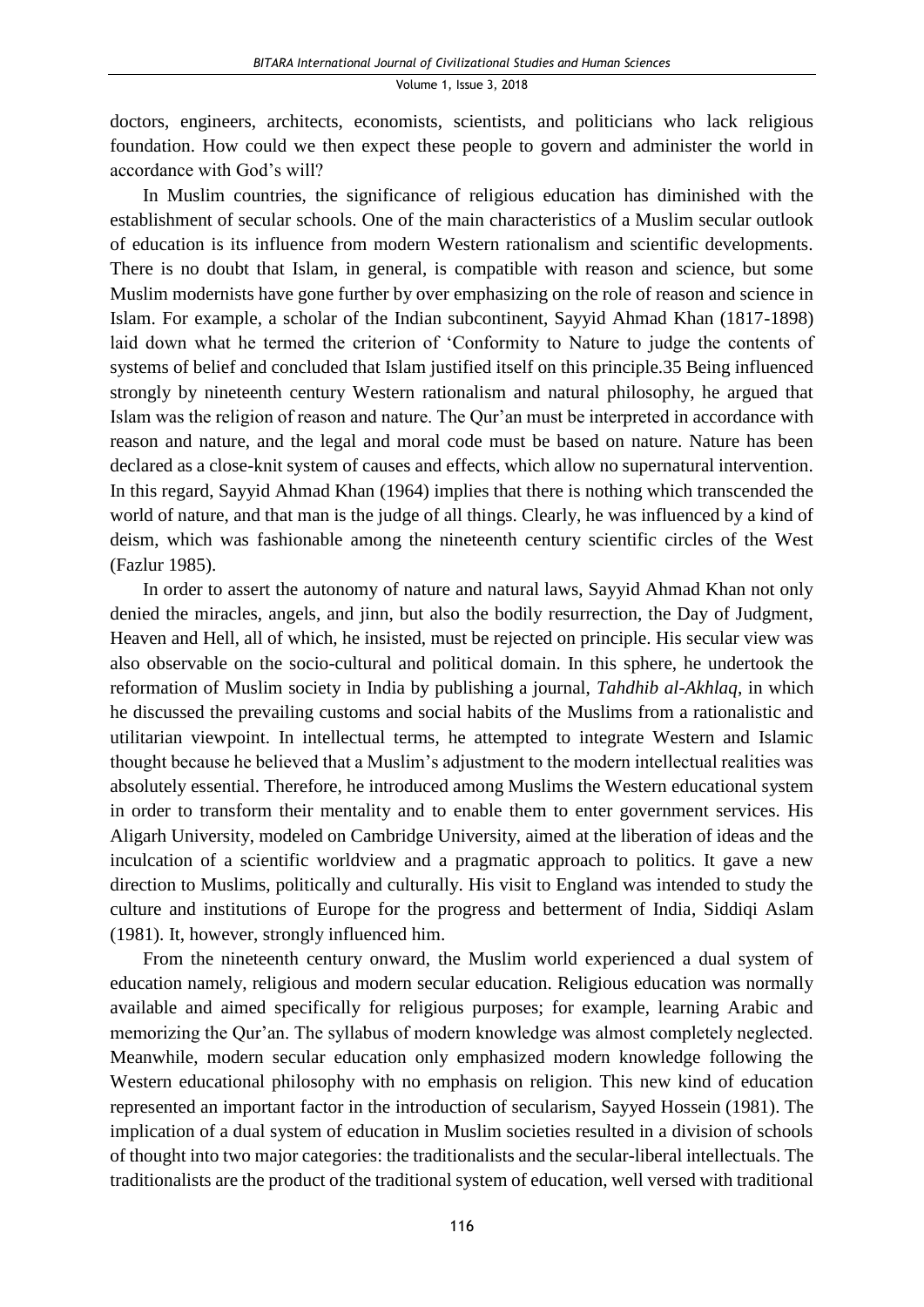sciences, loyal and committed to their religion and traditions, but completely ignorant of modern knowledge. Meanwhile, the secular liberal intellectuals are the product of a secular system of education, well-acquainted with modern philosophical thoughts and ideas, exposed to modern culture and life-styles, but completely ignorant of their own religious traditions. Between the traditionalists and secular-liberal intellectuals, there was a mediating group of Muslim modernists who made efforts to remove a dual system of education in the Muslim world. In their educational reform, they were neither content with the traditional religious education because it lacked the modern subjects, nor with the modern education because it lacked the religious subjects, which degenerated moral standards among students. Therefore, they proposed to combine both types of education, so that the Muslim intellectuals would be able to trace the Western ideas and to participate in the development of their country and society as well as to maintain their religious beliefs and practices.

## **Political Aspect**

The separation of nature from religious elements is followed by the desacralization of politics, which means that politics is not sacred. In that sense, spiritual and religious elements must be removed from politics. Therefore, the role of religion against political institutions must be removed, because they think it is a prerequisite for political and social change, al-Attas (1993). Then all kinds of links between politics and religion in society should not apply. From this idea it can be understood that the secularists refuse to die the application of Islamic law in political life, with reasoned religious government will only hinder change and progress.

Actually religious involvement in politics is not as described by secularists. With religious involvement in politics, it will be a guide to goodness, a pointer to a clear path, a barrier of error and error. This is because religion will not tolerate injustice, will not allow falsehood, will not cover up evil, will not compromise on oppression, will not punish the little thieves and let the big thieves roam.

Yusuf Qardhawi affirms that the erosion of religion from politics means the erosion of pure values, the rejection of evil, the disposal of the elements of goodness and piety, and letting society be controlled by the elements of evil. Thus, with the success of the secularization project, what happens is the erosion of human morality. Because in general, the essence of religion is to improve human morality. So it is not surprising that today we see many unscrupulous humans even though they are highly educated, this class is called schooled and yet uneducated. Therefore, the rejection and political separation of religion according to him is an ignorance (Muammar 2005).

Similar to Yusuf Al-Qardhawi, al-Attas also states that religion cannot be separated from the political sphere, because religion plays a role in governance and leadership. Desacralization also clearly denies the authoritative role of the ulama in the system of government. In fact, Prophet Muhammad himself had exemplified himself as the country's leader. This was also followed by his successors, Khulafa al-Rashidin who were all wise in religious matters. Divorcing Islam from politics will only hinder the role of Islamic worldview spreading in society. Because then religion becomes a private matter and not a public. From that, secularism of any kind is contrary to Islam, both in terms of akidah and shari'ah (Suharto 2005).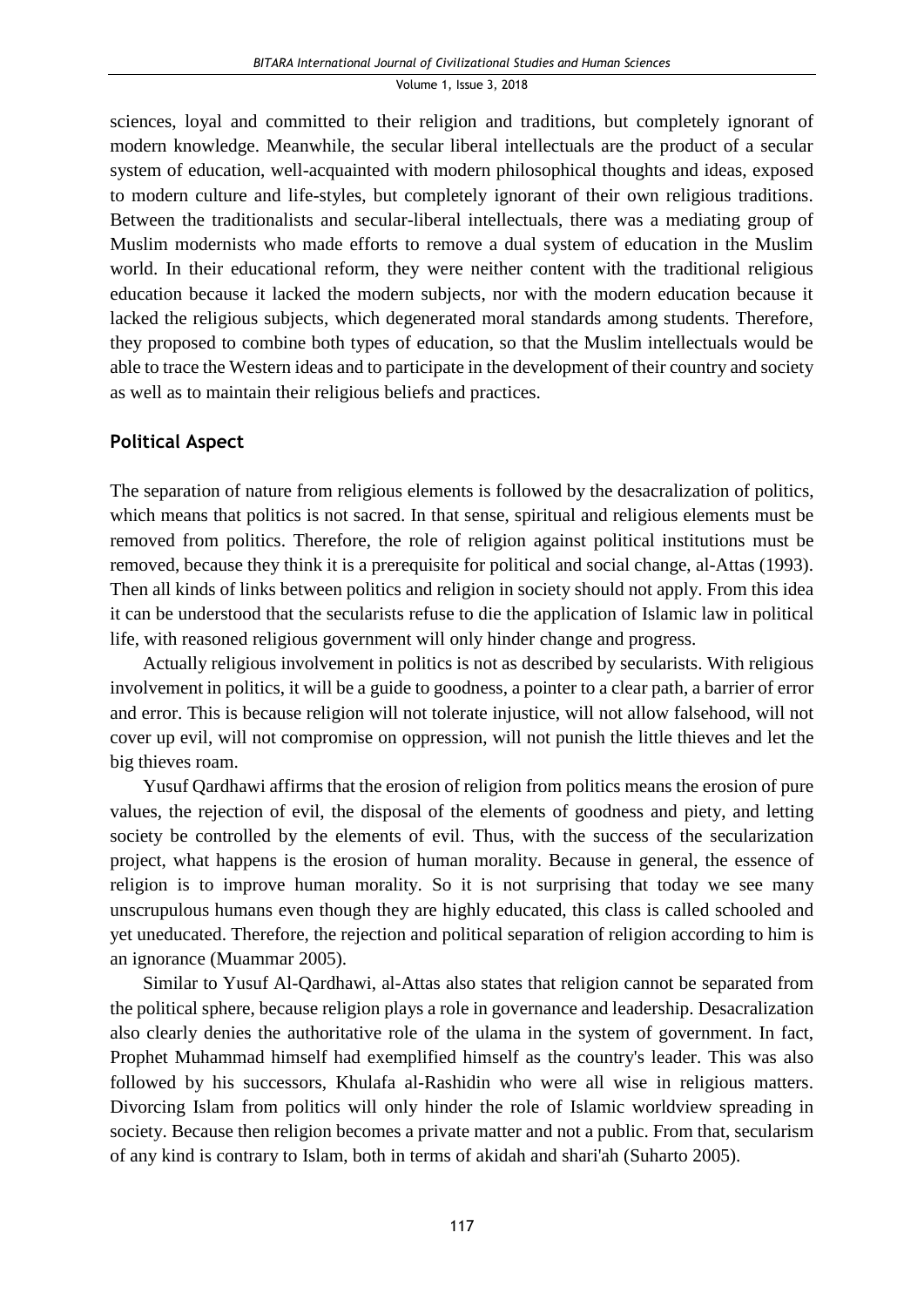It is important to know that democracy cannot be separated from secularism and liberalism, because its existence is highly dependent on both philosophies. But democracy often fails to create a just government. Because the main purpose of democracy is not to create a just government, but to realize a government elected by the people. Once elected, the government is no longer tied to its political promises, no longer making justice its central principle of government, no mechanism can ensure that any policies taken are for the benefit of the people, and often the policies adopted only for the party itself and the people capitalists who have been instrumental in winning the party.

In this case, the West prefers democracy rather than theocracy, because in their view theocracy is a system that stands on false legitimacy. This is because the claims of purity and righteousness by church pastors are based solely on dogma, and are very much at odds with logic, as well as ratios. Because in reality, there is no relationship and communication between this group and God. Therefore, the claim that this clergy has both temporal (political) and ecclesiastical power (spiritual power) is not based at all. As with Islam, Islam does not recognize theocracy or democracy in Islamic politics, as Sayyid Qutub explains that Islam rejects the theocratic system that once prevailed in the West in the Dark Ages. This is because the power of God in Islam cannot be represented by a group that claims the relationship of communication with God. Mawdudi said that Islam is in the middle of both. So as a result of the influence and dominance of Western terminology, he created a new name for the Islamic political system, the theodemocracy, the mixture and the middle path between theocracy and democracy (Muammar 2005).

Actually, since the Renaissance era there has been a separation between state and religion. However, today's problem is without God's guidance, man governs the nature of life following passions and momentary interest (pragmatism). So in politics, the personal interests and interests of each class become the virtue of the common interest or the interests of the people. Good and bad are no longer universal, but relative and subjective.

From the above explanation, it can be concluded that politics between the West and Islam have different goals. If the West politics with the sole purpose of power, so that everyone in power must be built democratic principles. Another case with Islam whose purpose is how to build a good world order that is in harmony between God, man and nature. So from here, it appears that politics in Islam is a form of a servant in carrying out his Lord's command to realize a orderly and orderly nature. Thus, politics in Islam is not something that is not related to God, but rather as inseparable in the creation of the unity of the cosmos.

## **Secularization and Value**

Just as secularization in the world and politics, secularism also occur in life with the removal of religious values (deconsecration of values). The meaning of deconcretization here is the provision of temporary meanings and relative to all cultural works and every value system, including religion, al-Attas (1993). Assuming that truth is relative, practically there is no absolute value. Since all things are considered relative, then secular human beings will reject the fixed concepts of Islam. A person's perspective is influenced by social and cultural factors, so no one has the right to impose a system of value on others. Because heaven's revelation takes place in history, secular people believe that the revelation of the heavens is shaped by certain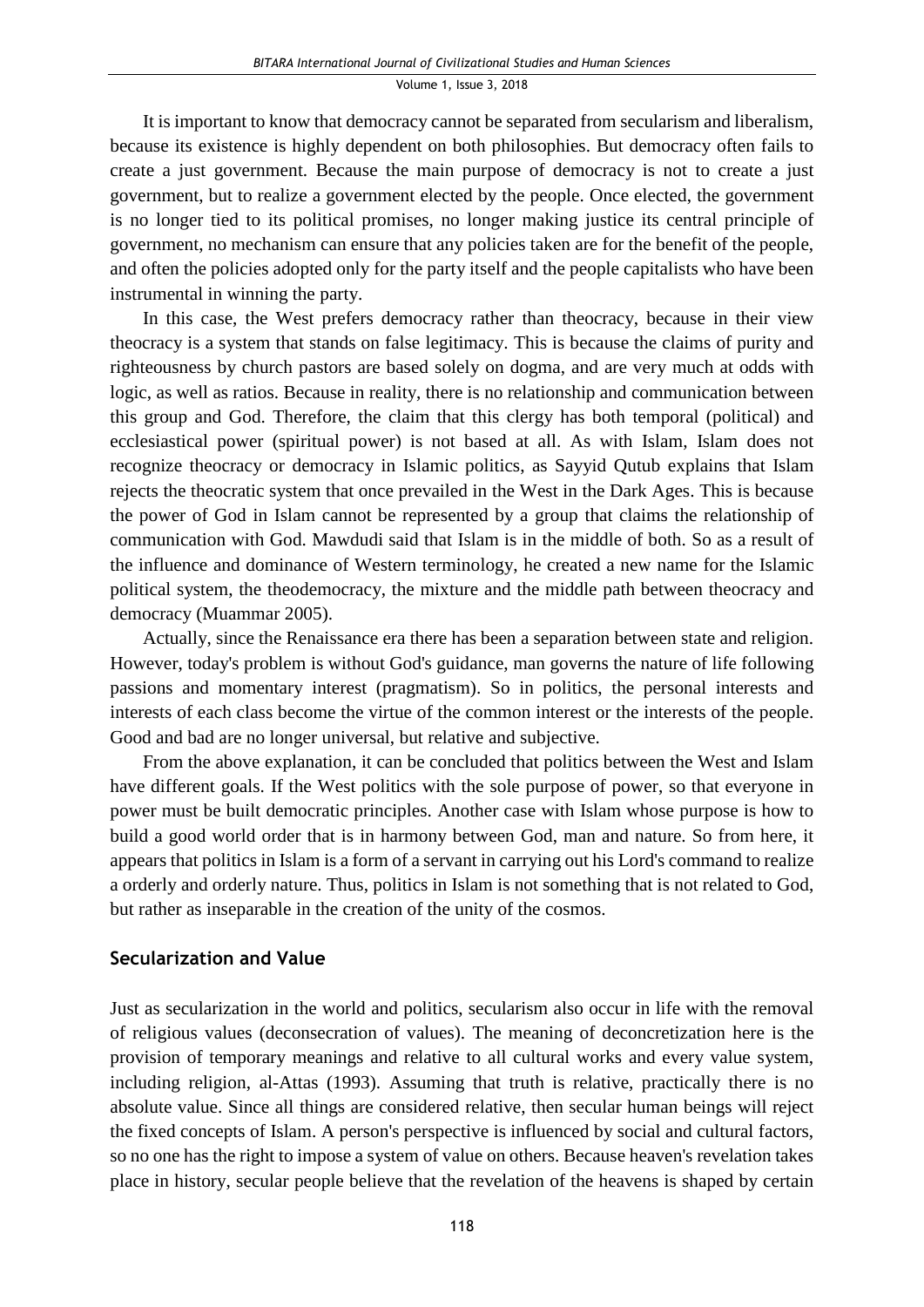social and political conditions. So, in fact all value systems are formed by history that follows a certain time and space. That way, secularization can make history and the future quite open to change and progress, because humans will be free to make changes and be pro-active in the evolutionary process.

In postmodern times, with the hum of God is Dead, Nietzsche sparked a doctrine called nihilism, essentially relativism. This doctrine teaches that there is no value that has the advantage of other values. From the perspective of epistemology, the doctrine of relativism holds to the principle that truth itself is relative to the determination of a decisive subject. Relativism is also regarded as a global doctrine of all science. Thus, science is neither valuefree nor neutral, and this is contrary to the opinion of secular Western societies who believe that science is value-free and neutral (Hamid 2008).

Many of the beautiful jargon that is propagated to package the notion of truth relativism, so it seems logical and interesting, as the phrase "distinguish between religion and diversity", "Religion is absolute, whereas religious thought is relative", "Man is relative, therefore all intellectual product thinking human being is relative too "," Interpretation is the product of human reason, so it can not absolute absolutely revelation itself "," As long as human still human status, then the result of his thinking remain partial, contextual, and could be wrong ". These statements, when viewed at a glance are very logical and acceptable to reason. However, if the research is more in-depth, then we will find many irregularities.

People who think that truth is relatively real are very naive. Because when one declares that all human thought is relative and partially contextual, surely the words or writings of the person itself are relative. Therefore, it does not need to be a guide, because it is uncertain the truth. In other words, if a person has doubts about the truth of his speech or his own opinion, why the doubt should be followed by others. Then, if anyone says that the truth is impartial, then the truth is on all sides. The design is if on the one hand there is a claim that God exists, and on the other hand declares God is not there. Thus, the truth is in both, for righteousness can't take sides.

From the perspective of Islamic epistemology, the assertion that human thought is relative and which is absolute only belongs to God, can only be accepted in an ontological perspective, and can't be brought into the epistemological aspect. Ontologically, it is true that God is absolute and human is relative. But epistemologically, the truth of the absolute God has been revealed to man through the prophet in the form of revelation. The truth of absolute revelation is understood by the prophet and conveyed to man, and in fact man can understand the prophet's message. Thus, it can be concluded that human thought and knowledge are not only relative, but can be relative and can be absolute (Hamid 2008).

The above distorted statements actually arise from people who no longer recognize the absolute truth of Islam. If this understanding is accepted without a critical attitude, then the structure of science in Islam will be broken. Even the religion of Islam itself has no meaning anymore, because it is only a relative religion in relative terms. This doctrine will also come to the attitude to relativize the interpretation, which is the understanding of the scholars, and also relativize the legal understanding of the scholars. Because of its relative nature, the science of the scholars can't be used as a reference, so that the scholars are considered to have no authority in giving opinions.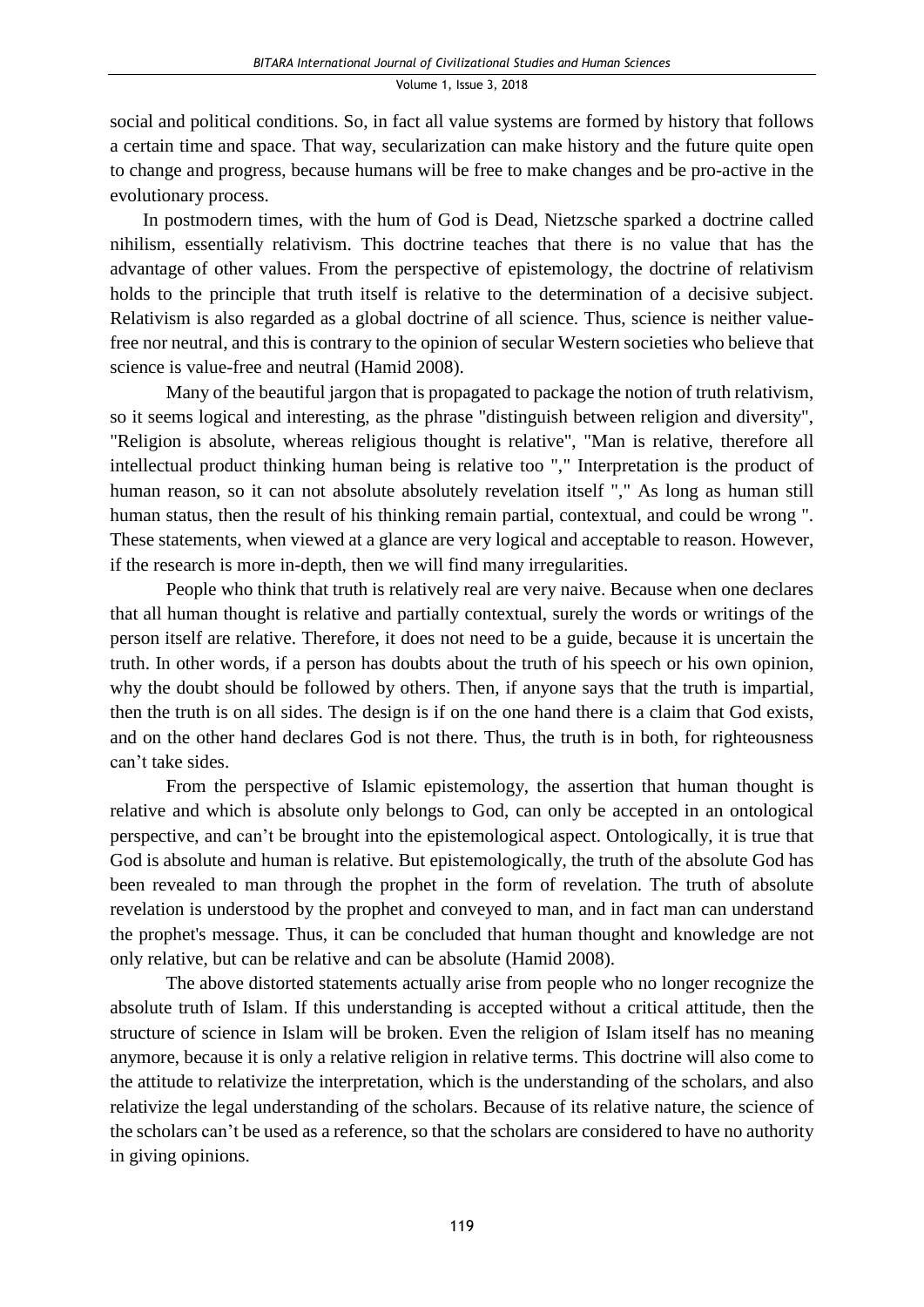### **Conclusion**

The beginnings of the ideology of western secularism that opposes religious groups are of course distorted for wanting truths that fit with human nature. But this conflict is getting more and more broken and trying to separate religion and state interests. This ideology develops because of the freedom of individual rights and time changes to be a grip and gain support or followers to the archipelago, especially Indonesia.

Its emergence and movement can't be eradicated because it affects one's thinking. Transmission goes through the level of modern education is increasingly disproportionate. In addition, advances in information technology today facilitate the dissemination of information to individuals. The development of this movement must have the support of those who oppose Islam. Therefore, Muslim teachers need to rise up and always give awareness to their students about this silent moves of thought. Strong faith and the provision of adequate pedagogical knowledge should be addressed to a Muslim teacher to be better prepared for a challenging educational world.

### **Rujukan**

- Abdul Halim Tamuri & Kamarul Azmi Jasmi. 2012. Komponen asas untuk latihan guru pendidikan islam. *Jurnal GJAT* 2(2): 53-63.
- Abdul Halim Tamuri & Mohd Rahimi. 2010. *Kaedah Pengajaran dan Pembelajaran Pendidikan Islam.* Bangi: Penerbit Universiti Kebangsaan Malaysia.
- Abdul Halim. 2009. Profesionalisme Guru Pendidikan Islam. *Prosiding Wacana Pendidikan Islam* (*Siri 7) Hala Tuju Pendidikan Islam dan Bahasa Arab di Nusantara,* hlm. 596-609.
- Arif Syamsuddin. 2007. *Kemodernan, sekulerisasi dan agama*. *Majalah Islamia*.
- al-Attas, Syed Muhammad Naquib. 1993. *Islam and Secularism*. Kuala Lumpur: International Institute of Islamic Thought and Civilization.
- al-Attas, Syed Muhammad Naquib. 2001. *Risalah untuk Kaum Muslimin*. Kuala Lumpur: International Institute of Islamic Thought and Civilization.
- Osman Bakar. 1995. *Tauhid dan Sains; Esai-Esai tentang Sejarah dan Filsafat Sains Islam*. Bandung: Pustaka Hidayah.
- Fazlur Rahman. 1985. *Islam dan Modrenitas*. Bandung: Pustaka.
- Haidar Baqir. 1988. *Prolog dalam Ahmad Azhar Basyir; Ijtihad Dalam Sorotan*. Bandung: Mizan.
- Harun Nasution. 1975. *Pembaharuan dalam Islam Sejarah Pemikiran dan Gerakan.* Jakarta: Bulan Bintang.
- Ilyas Bayunus & Farit Ahmad. 1996. *Sosiologi Islam dan Masyarakat Kontemporer.* Bandung: Mizan.
- M. Syukri Ismail. 2007. *Kritik Terhadap Sekulerisme; Pandangan Yusuf Qardhawi*. Ponorogo: CIOS ISID.
- M. Rasyidi. 1972. *Koreksi terhadap sekularisasi Nur Kholis Majid*. Jakarta: Bulan Bintang.

Khalif Muammar. 2005. Politik Islam: Antara demokrasi dan teokrasi*. Majalah Islamia*. Nurcholis Majid. 1992. *Islam, Doktrin Dan Peradaban*. Jakarta: Paramadina.